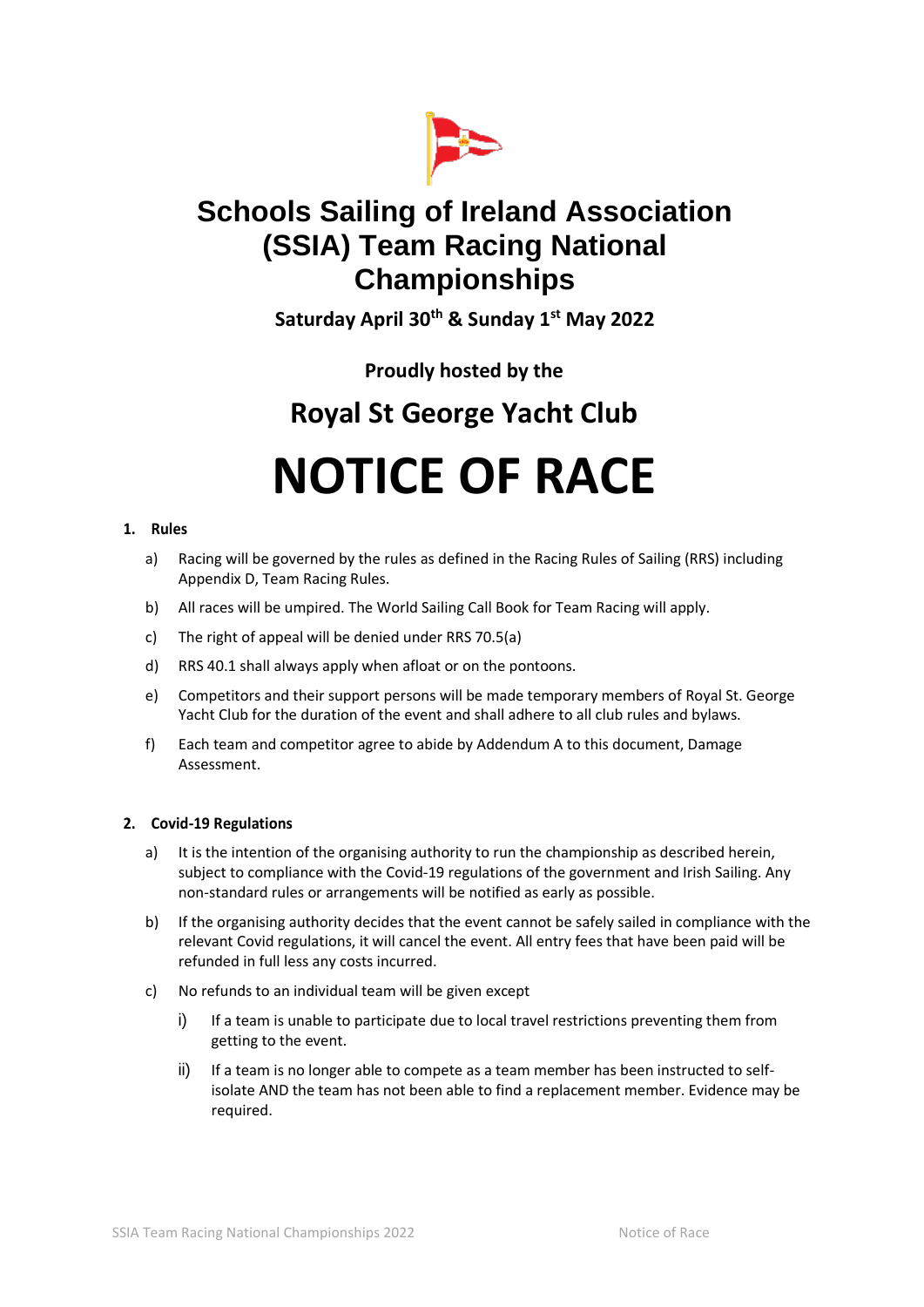#### **3. Sailing Instructions**

a) The Sailing Instructions will be published on the Official Noticeboard by Thursday 28<sup>th</sup> of April 2022.

#### **4. Communication**

a) The Official Noticeboard will be at a dedicated event page [available here:](https://www.rsgyc.ie/confirmed-sailing-events-and-regattas-2022/schools-sailing-of-ireland-association-ssia-team-racing-national-championships/) and WhatsApp group one way communication that the School Representatives will be invited to.

#### **b) Eligibility and Entry**

- a) The event shall be raced by teams of six sailors in Firefly type dinghies sailed by two people and supplied by the Organising Authority
- b) This event is open to invited school teams from Ireland. Teams must consist of 6 members from the same School and must be aged 19 or under on  $4<sup>th</sup>$  of June 2022.
- c) Competitors must ensure the Parental Consent Form has been completed prior to racing. Failure to comply with this may result in a team receiving discretionary penalties or disqualification, which will be decided by the Organising Authority.
- d) Entry is limited to a maximum of 14 teams. On a first come first served basis, for the first 14 teams that have entered. Other teams will be placed on a waiting list in sequence.
- e) Entries must be submitted through the online for[m available here:](https://www.rsgyc.ie/confirmed-sailing-events-and-regattas-2022/schools-sailing-of-ireland-association-ssia-team-racing-national-championships/) OR by the submission of a Completed entry form along with the entry fee and damage deposit which is available on the RSGYC website no later than 23.59 UTC on **Tuesday the 26th April 2022.**
- f) To promote school team racing and to encourage participation by students from areas or groups of institutions where there are insufficient sailors in each school to establish school teams the Schools Sailing of Ireland Association may accept entries from "combined schools" teams. The following conditions will apply:
- g) Combined Schools teams must represent a clearly defined geographical area, or a recognised group of educational institutions.
- h) No combined school team member may be a student at a school that is entered in the event.
- i) No competitor may sail for more than one team. After an entry has been accepted, the nominated helms or crews shall not be changed without the prior written approval of the race committee
- j) Decisions of the race committee about entry or eligibility shall not be cause for redress. This amends RRS 62.1.
- k) To be considered an entry in the event, a team shall complete all registration requirements and pay all fees.

#### **c) Entry Fees**

- a) The entry fee is €350 per team payable at time of entry. This fee is inclusive of 2 days sailing plus 7 dinner tickets for 6 competitors and 1 school representative on Saturday immediately after racing.
- b) Late entries may be accepted at the discretion of the organising authority.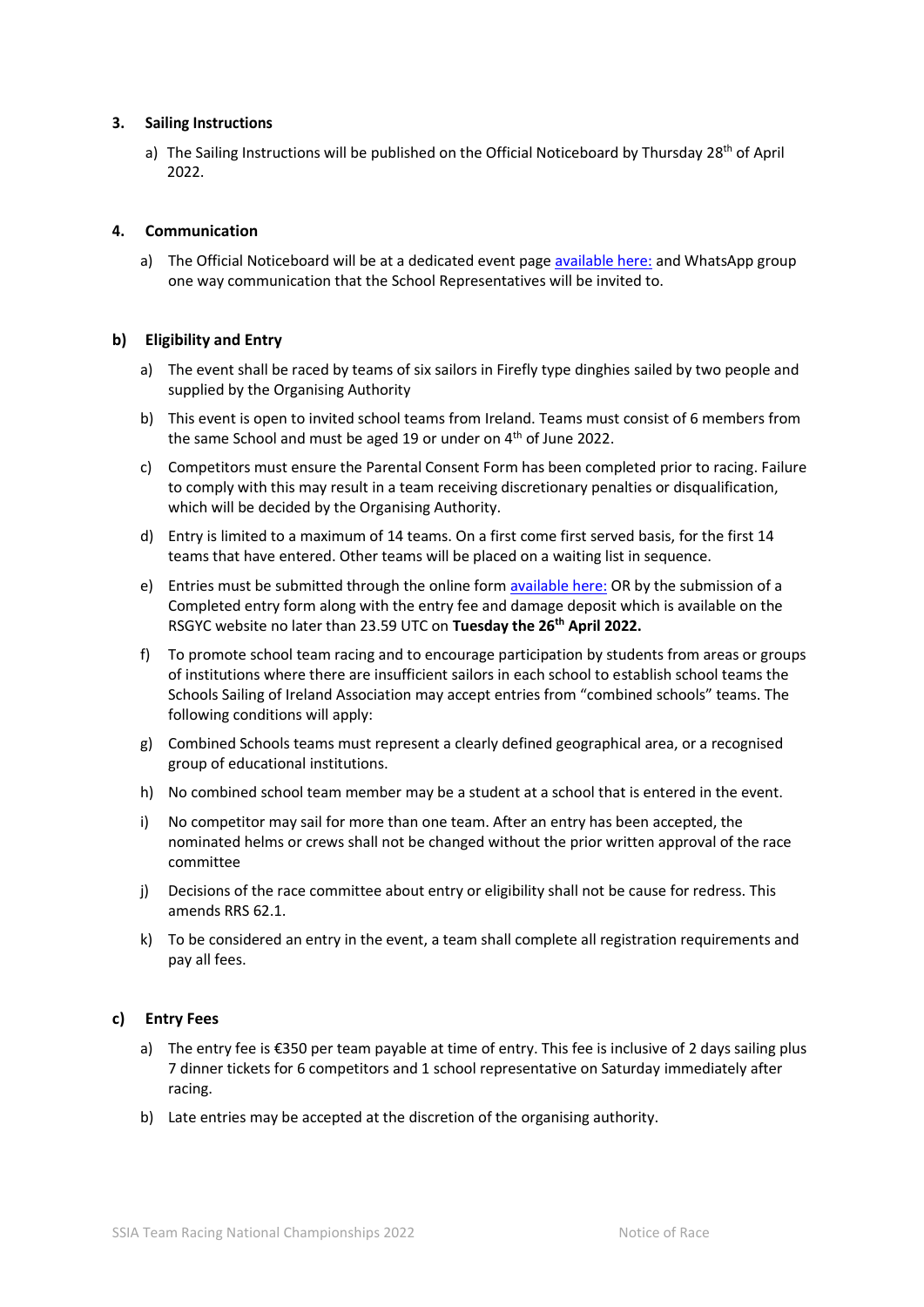#### **d) Advertising**

a) The organising authority may provide bibs that competitors are required to wear as permitted by the World Sailing Advertising Code.

#### **e) Schedule**

- a) Registration will be available in the clubhouse on Saturday 30<sup>th</sup> April, from 08.15 to 08.45.
- b) Details of the briefing will be published in the Sailing Instructions, and it may not be in person
- c) Racing will be a series of round robin races and followed, if possible, by a knockout stage.
- d) Racing will be scheduled to start, and finish as follows:
	- i) On Saturday 30<sup>th</sup> April racing will start at 0930
	- ii) Racing will finish no later than 1630 on  $1<sup>st</sup>$  May
- e) Prize giving will be as soon as possible after the conclusion of racing on the 1<sup>st</sup> of May.

#### **f) Course**

- a) The course to be sailed will be a "starboard digital N" course or another course that may be stated in the sailing instructions.
- b) The marks used will be described in the briefing.

#### **g) Prizes**

- a) The winning team will receive All Ireland Schools Team Racing Trophy which it will hold for one year.
- b) Other prizes may be awarded at the discretion of the organising authority.

#### **h) Media and images**

a) Competitors automatically grant to the organising authority without payment the right in perpetuity to make, use and show any motion pictures, still pictures and live, taped, or filmed television of, or relating to, the event.

#### **i) Data Protection**

- a) The personal information you provide to the organizing authority will be used to facilitate your participation in the event.
- b) If you have agreed to be bound by the Racing Rules of Sailing and the other rules that govern the event (the rules), the legal basis for processing that personal information is contract.
- c) If you are not bound by the rules, the legal basis for processing that personal information is legitimate interest.
- d) Your personal information will be stored and used in accordance with the organizing authority's privacy policy.
- e) When required by the rules, personal information may be shared with Irish Sailing, your national authority and/or World Sailing.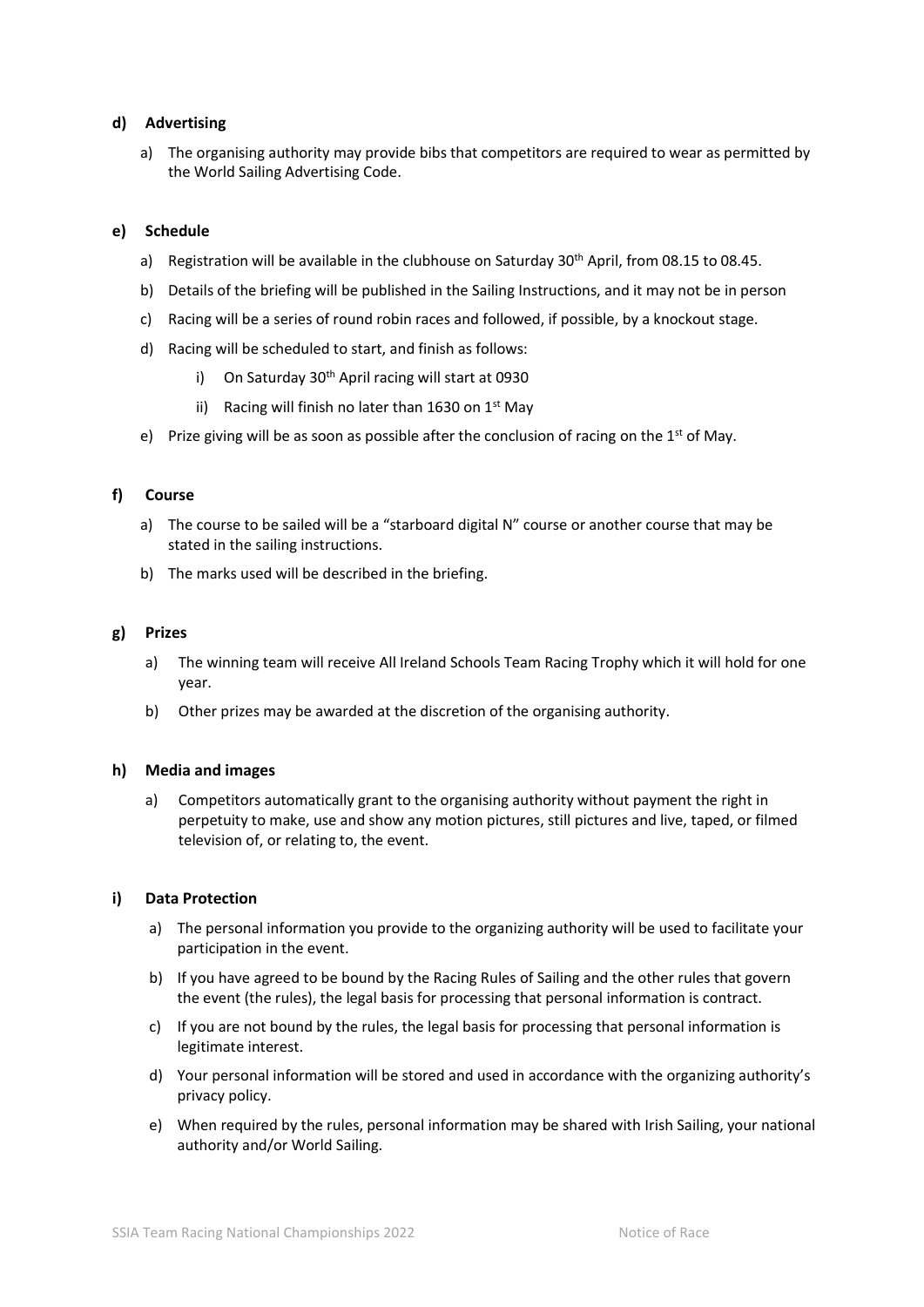f) The results of the event and the outcome of any hearing or appeal may be published.

#### **j) Risk Statement**

- a) Rule 3 of the Racing Rules of Sailing states: "The responsibility for a boat's decision to participate in a race or to continue racing is hers alone." Sailing is by its nature an unpredictable sport and therefore involves an element of risk. By taking part in the event, each competitor agrees and acknowledges that:
	- I. They are aware of the inherent element of risk involved in the sport and accepts responsibility for the exposure of themselves and their crew to such inherent risk while taking part in the event.
	- II. They are responsible for the safety of themselves, their crew, and any property they may bring, whether afloat or ashore
	- III. They accept responsibility for any injury, damage or loss to the extent caused by their own actions or omissions
	- IV. The provision of a race management team, patrol boats and other officials and volunteers by the event organiser does not relieve them of their own responsibilities
	- V. The provision of patrol boat cover is limited to such assistance, particularly in extreme weather conditions, as can be practically provided in the circumstances
	- VI. It is their responsibility to familiarise themselves with any risks specific to this venue or this event drawn to their attention any rules and information produced for the venue or evet and to attend any safety briefing held for this event
	- VII. It is their responsibility to ensure that they are familiar with the type of boat used, and the supplied equipment and are suitably experienced with its operation
	- VIII. It is their responsibility for ensuring all supplied equipment is carried on board
	- IX. That they are fit to sail and that they believe the boat and crew can compete in the anticipated conditions

#### **14. Damage Deposit & Assessment**

Competitors should show due care and attention to the boats that are provided for their use during the event. Damage to boats causes conflict, delay, and impacts everyone involved. This intends to help minimise damage while ensuring that penalties are consistent, providing more racing at less cost for everyone.

RRS D2.3 and D3.1 permit the umpires or protest committee to decide the penalty when a boat breaks RRS 14. This document explains how damage will be assessed and gives general guidance on the appropriate penalty. When the protest committee has good reasons to do so, it may apply a different penalty.

#### **14.1 Damage Deposit**

- a) Each team will be liable for the cost of damage to boats, equipment, and property up to a maximum of 500 euros per incident.
- b) A deposit for this amount will be required at registration and before the team may sail.
- c) When a team is assessed as liable for damage, it shall restore the deposit to the original value to continue sailing.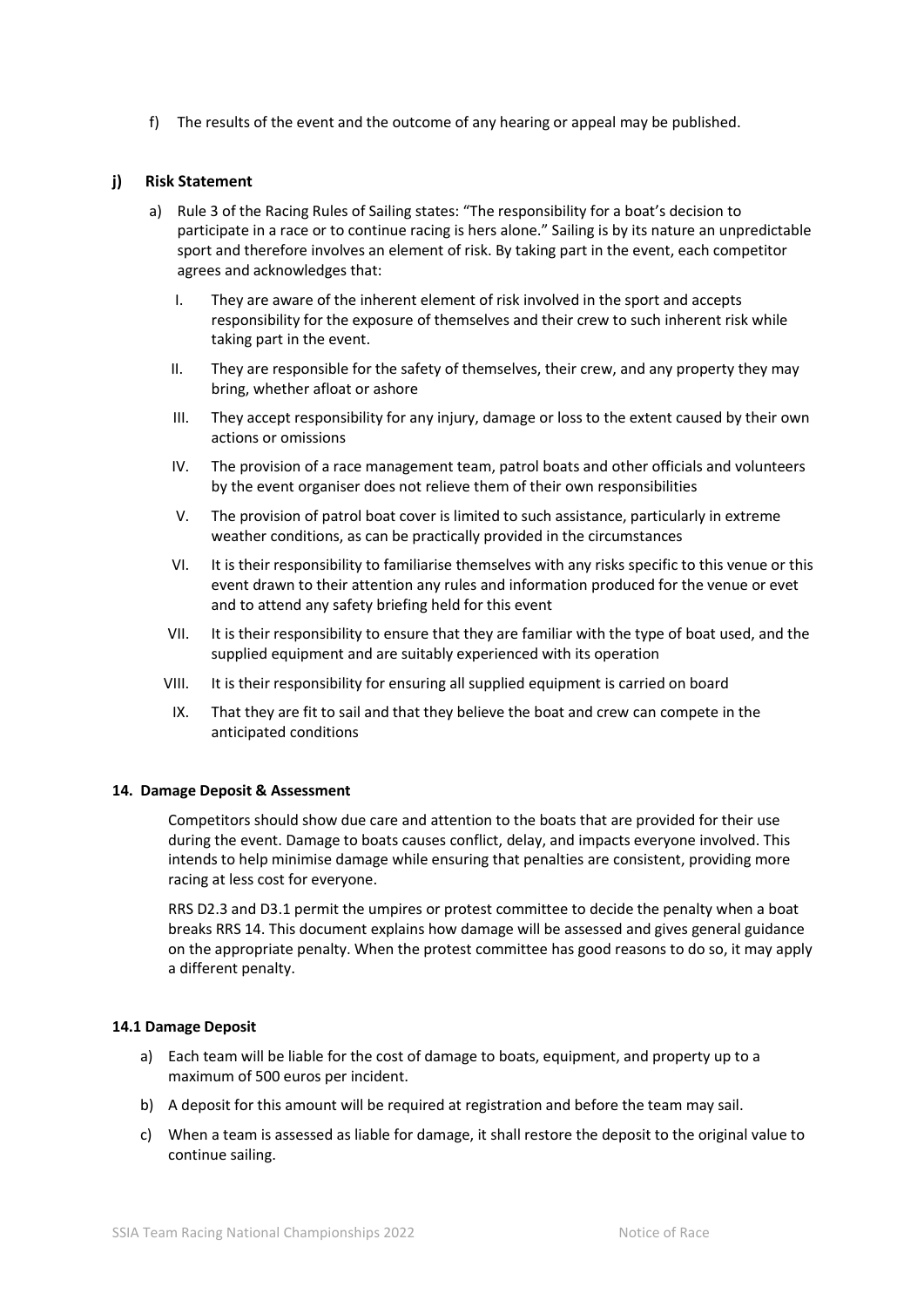- d) Damage attributed to competitors generally, or to an unidentified team, will be attributed equally between all teams.
- e) A team may apply to the protest committee to determine their responsibility for any damage.
- f) The deposit, or any remaining balance of the deposit, will be returned after the Championship.

#### **14.2 Damage Assessment**

- a) An initial assessment of the damage level will be made on the water as soon as possible following a racing incident.
- b) The initial assessment is for the purpose of Penalties only and is not linked to any damage associated costs which may subsequently be allocated to a Team. Onward assessment of the damage level after further inspection, whether it turns out to be higher or lower, will have no effect on the penalty given by the protest committee but may affect any damage associated costs.

#### **15. Penalties**

- a) The protest committee may impose a Penalty to the team of boats that break rule 14.
- b) Penalties of half a race win or more may be applied to a team's race score in the race in which damage occurred or the race sailed nearest in time to that of the incident.

#### **16. Damage Costs**

- a) The Race Committee may require a team to make an intermediate payment, to the amount defined in this addendum; against allocated damage costs before the team may sail another event boat
- b) If a team is required to pay damage costs, and these are not paid at the event, the Organising Authorities will issue an invoice to the skipper. Invoices must be paid (without set off or deduction) within 14 days unless an extension is agreed with the Organising Authorities.
- c) Failure to pay a damage invoice within 14 days (or any extension period) is a breach of this addendum and the Organising Authorities may:
	- i) add an administrative fee of  $\epsilon$ 50 per invoice to cover the costs of chasing payment.
	- ii) disqualify the team in question without a hearing, this changes RRS 63.1.
	- iii) report the team members to the Protest Committee for investigation under RRS 69
	- iv) reject any future entries from the; Team; or Team's School
- d) The Organising Authority may amend or cancel a damage notice at any time and may reinstate a team disqualified.

#### **17. SCHOOL TEAM REPRESENTATIVE**

- a) **All teams must be accompanied by a Teacher/Parent or Guardian (over the age of 18)- referred to as the 'School Representative'.**
- b) **This person may not be a competitor.**
- c) **The School Representative is required to be listed on the Entry Form.**